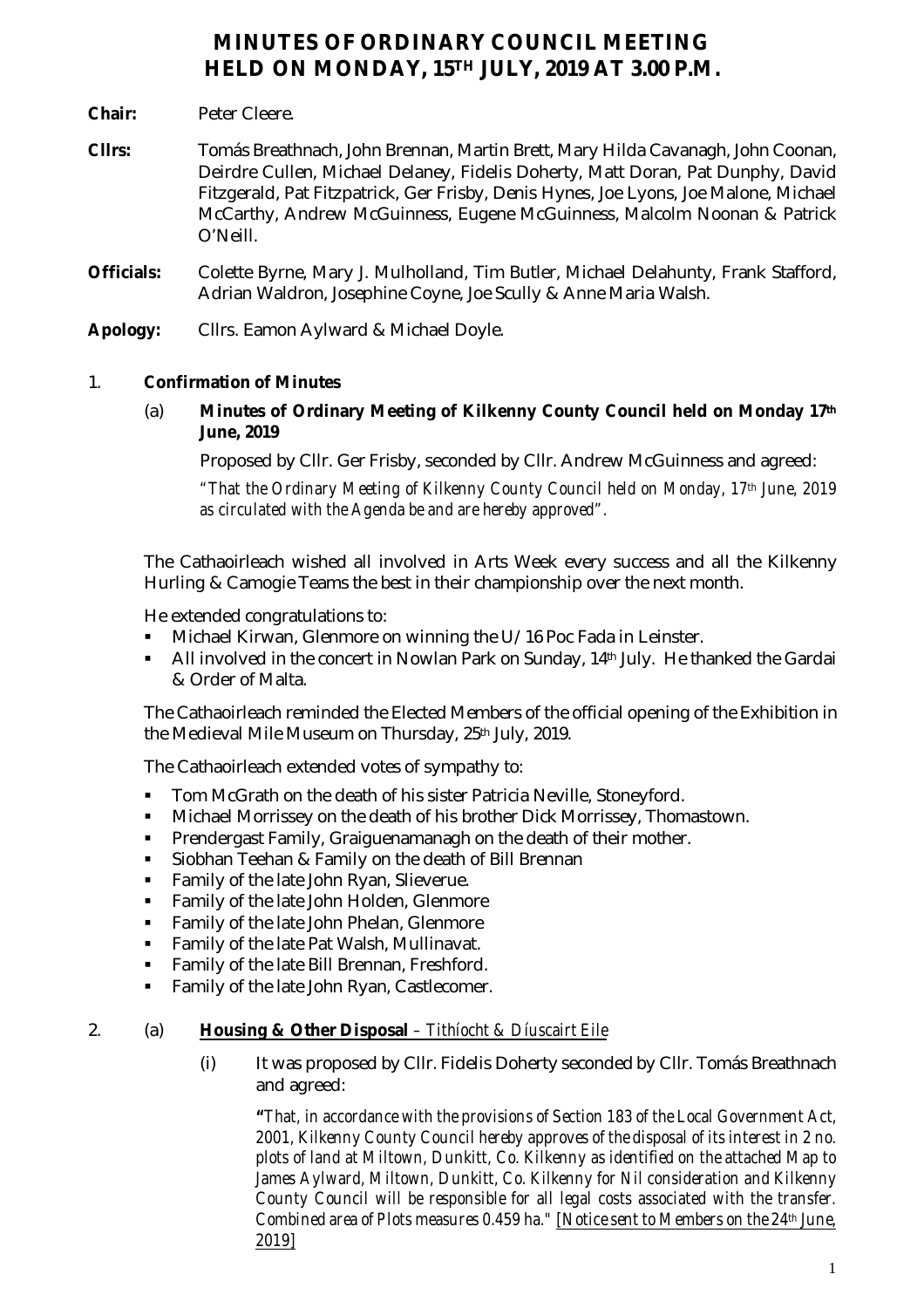(ii) It was proposed by Cllr. Andrew McGuinness seconded by Cllr. John Coonan and agreed:

*"That, in accordance with the provisions of Section 183 of the Local Government Act, 2001, Kilkenny County Council hereby approves of the disposal of its interest in a site at MacDonagh Junction Shopping Centre, Hebron Road, Kilkenny, as identified on the enclosed map, to Davy Real Estate, Davy House, 49 Dawson Street, Dublin 2, for the sum of €450,000 (four hundred and fifty thousand euros). This site measures approx. 0.44 ha. Each party will be responsible for their own legal costs associated with the sale." [Notice sent to Members on the 24th June, 2019].*

(iii) It was proposed by Cllr. Mary Hilda Cavanagh seconded by Cllr. Michael McCarthy and agreed:

*"That, in accordance with the provisions of Section 183 of the Local Government Act, 2001, Kilkenny County Council hereby approves of the disposal of its interest in plots of ground at Twomileborris + Longfordpass North + Ballytarsna, Co. Tipperary to Coillte for nil consideration and with each party being responsible for their own legal costs associated with the sale. Combined Plots measure 2.48 ha / 6.12 acres." [Notice sent to Members on the 24th June, 2019].*

(iv) It was proposed by Cllr. Denis Hynes seconded by Cllr. Pat Fitzpatrick and agreed:

*"That, in accordance with the provisions of Section 183 of the Local Government Act, 2001, Kilkenny County Council hereby approves of the disposal of its interest in land at Duninga, Goresbridge, Co. Kilkenny (as identified on the attached map) to Margaret Mullins, Duninga, Goresbridge, Co. Kilkenny for the nominal sum of €100 (one hundred euro) with the Purchaser being responsible for all legal costs associated with the sale, including those of Kilkenny County Council. Area measures 0.53 ha." [Notice sent to Members on the 24th June, 2019]*

(v) It was proposed by Cllr. Peter Cleere seconded by Cllr. Martin Brett and agreed:

*"That, in accordance with the provisions of Section 183 of the Local Government Act, 2001, Kilkenny County Council hereby approves of the disposal of its interest in land at Brandondale, Graiguenamanagh, Co. Kilkenny (as identified on the attached map) to Graiguenamanagh Elderly Association Ltd, Gahan House, High Street, Graiguenamanagh, Co. Kilkenny for the sum of €5,000 (five thousand euro) with the Purchaser being responsible for all legal costs associated with the sale, including those of Kilkenny County Council. 2 No. Plots of land Plot A measures 0.83 acre and Plot B measures 0.8 acre." [Notice sent to Members on the 27th June, 2019].* 

(vi) It was proposed by Cllr. Martin Brett seconded by Cllr. Joe Malone and agreed:

*"That in accordance with the provisions of Section 183 of the Local Government Act, 2001, Kilkenny County Council hereby approves of the disposal of its interest in a garden plot at, 13 Wolfe Tone St. Kilkenny to Start Mortgages, Trimleston House, Clonskeagh, Dublin 4 for the nominal sum of €10, with the purchaser being responsible for all legal costs associated with the sale." [Notice sent to Members on the 4th July, 2019].*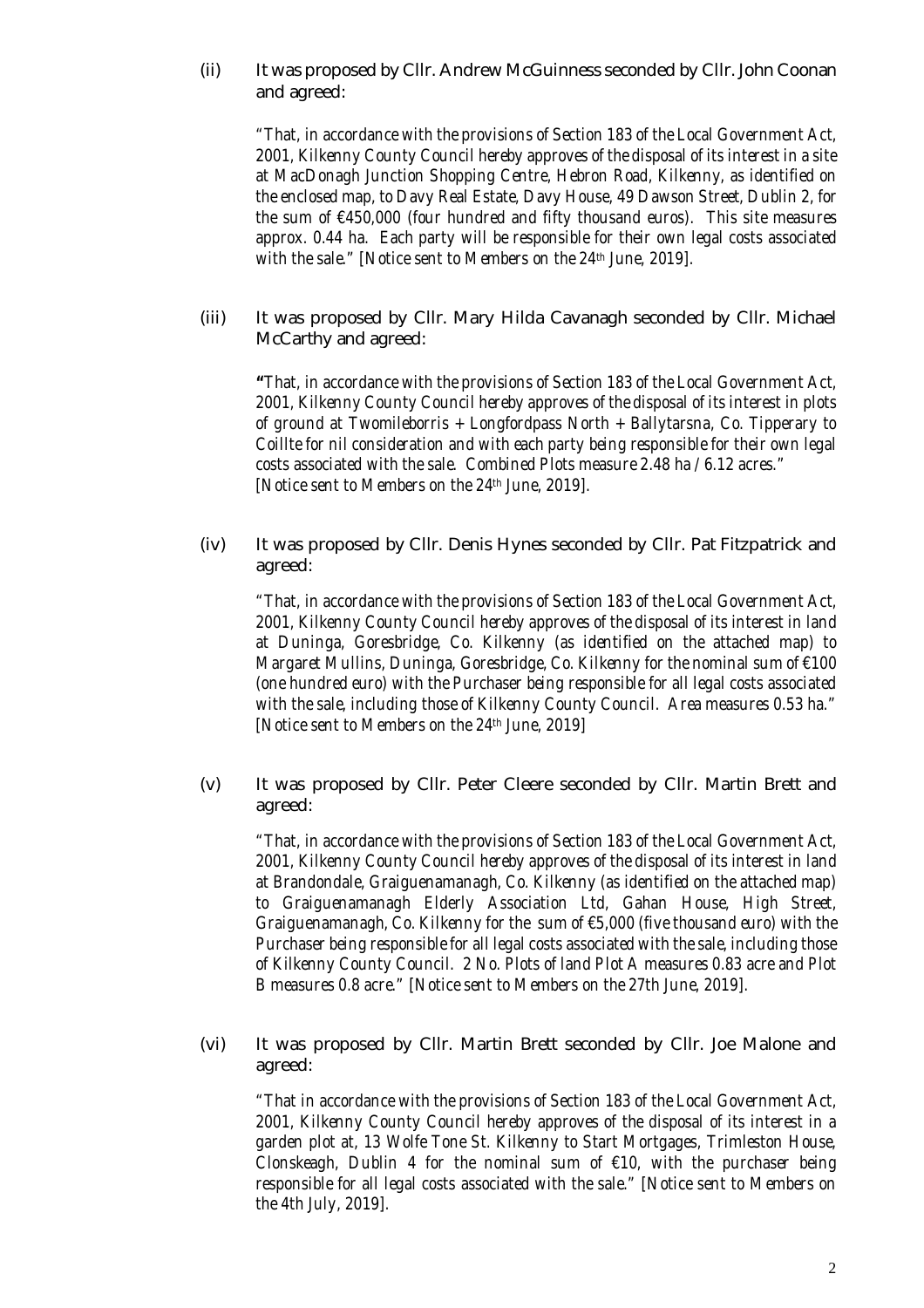# (b) **Planning**

## (i) **Part 8: Mayfair**

Ms. Mary Mulholland presented the Chief Executive's Part 8 Report on the proposed redevelopment of the Mayfair Building for re-use as the Kilkenny City Library.

She advised that the Elected Members had been briefed on the proposal earlier in the year. Plans and particulars have been on public display between May & June 2019. Public information meeting was held on 30th May, 2019. Four submissions were received from third parties and three submissions were received from Statutory Bodies.

All issues in the submissions have been dealt with in the Chief Executive's Report.

Ms. Mulholland recommended that the Members approve the Part 8 Report and that Kilkenny County Council proceed with the proposed development.

Contributions were received from Cllrs. John Coonan, Andrew McGuinness, Martin Brett, Pat Fitzpatrick & David Fitzgerald in relation to the following:

- Parking at new Library particularly for disabled.
- **Future use of Carnegie Library.**
- Retention of Library at Loughboy.
- Design new Library for use as performance space also.
- Carnegie Library home for Kilkenny Archives and Photo Collection.
- Expand Service Open Library.
- Timeframe for completion of project.
- Concerns removal of car park at Watergate for businesses in Irishtown.
- Review Master Plan for Abbey Quarter to provide for car parking, bus park.

Ms Mulholland responded to the issues raised by the Elected Members and advised that "Blue Badge" parking will be available near the new Library. The loss of spaces in the Watergate car park will facilitate the public plaza in front of the Library. It is expected that if all goes to plan the completion of a new Library would be approx. in 2022. The redevelopment of Carnegie Library will be moved forward and will continue to be used for Library purposes. Loughboy Library will also be retained.

Mr. Butler advised that RoadPlan have been appointed to look at parking strategy. It is expected that a report will be available to Members later in the year.

It was proposed by Cllr. John Coonan, seconded by Cllr. Andrew McGuinness and agreed that:

*"We the members of Kilkenny County Council approves Part 8 in accordance with Section 179 of the Planning & Development Act 2000 as amended and Part VIII of the Planning & Development Regulations 2001, as amended for the Redevelopment of the Mayfair Building, Abbey Quarter as circulated."*

#### (c) (i) **Graveyard Grants**

Mr. Frank Stafford advised Members that the budget allocations for Graveyard Grants is €10,000. An amount of €9,100 has been allocated in Phase 1. There is a balance of €900. 41 applications were received in 2019. 5 applications have been deemed ineligible. It is now recommended that €900 be allocated to the graveyard in Bennettsbridge.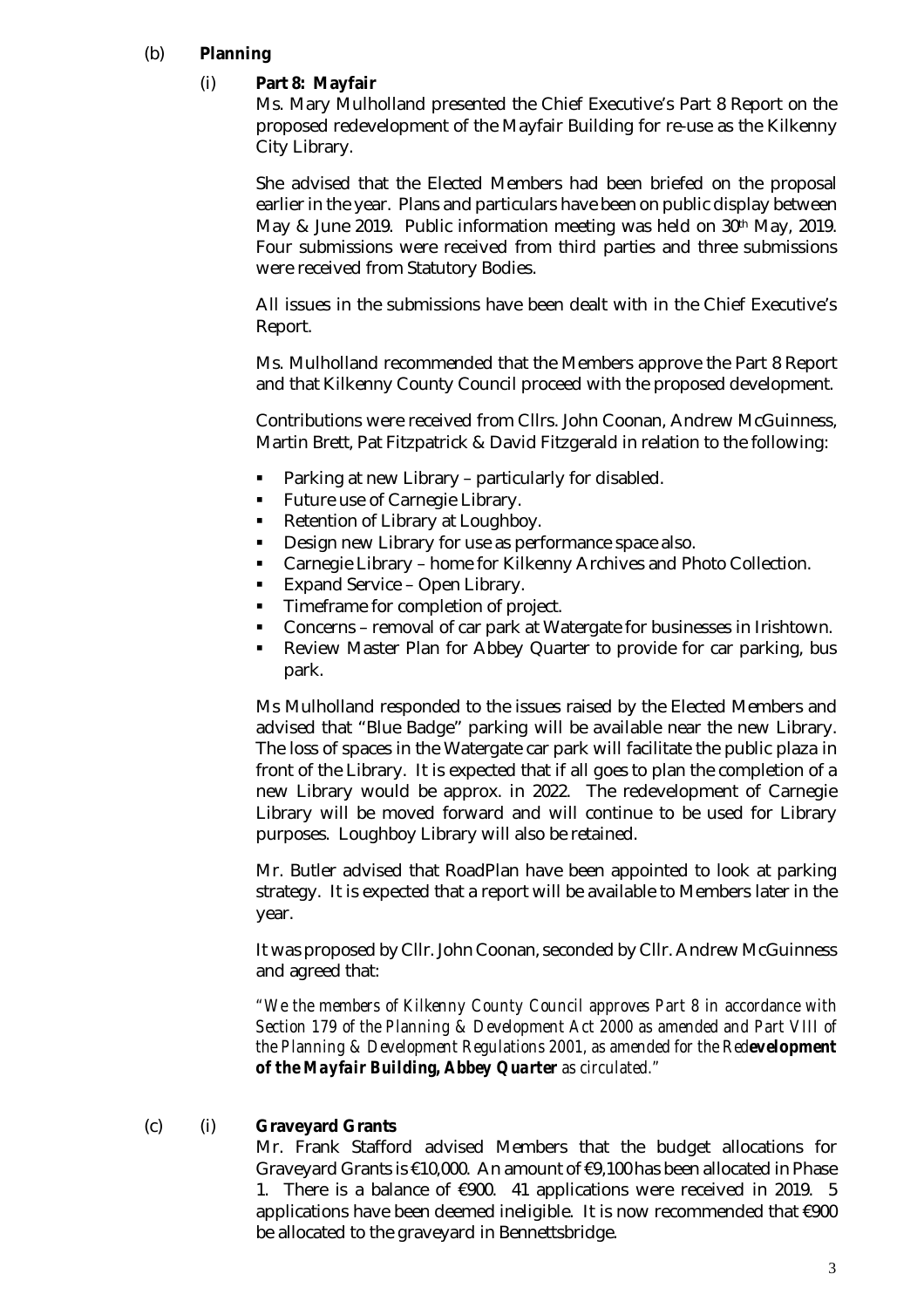Cllrs. Patrick O'Neill & Deirdre Cullen spoke on the need to fund Voluntary Groups. Work has been ongoing over the last few years on cleaning up this historical graveyard by local volunteers.

It was proposed by Cllr. Patrick O'Neill, seconded by Cllr. Deirdre Cullen and agreed that:

*"That Kilkenny County Council approves the payment of Graveyard Grants 2019 in the sum of €900 in accordance with the list circulated to the Members."*

#### (d) (i) **Section 85 Agreement: Graiguenamanagh Flood Relief Scheme**

Mr. Tim Butler advised that funding in the amount of €9.06 million has been approved for the Flood Relief Works on both sides of the River Barrow in Carlow and Kilkenny. Two Engineers have been appointed for the Flood Relief Schemes. It is intended to go to tender for design and construction of a Flood Relief Scheme. Kilkenny County Council will be the lead authority and it is recommended that the Council enter into a Section 85 Agreement with Carlow County Council.

It was proposed by Cllr. Peter Cleere, seconded by Cllr. Deirdre Cullen and agreed that:

*"That Kilkenny County Council enters an agreement under Section 85 of the Local Government Act, 2001 with Carlow County Council to facilitate the design and construction of a Flood Relief Scheme for Graiguenamanagh/Tinnahinch".*

#### (e) (i) **Community & Culture Capital Facility Grant Scheme 2019**

Mr. Michael Delahunty referred to the report circulated to Members in relation to applications received for funding under the Community & Cultural Facilities Capital Scheme. He advised on the following:

- 16 applications received seeking funding of €526,000.
- Budget of €250,000 available.
- Applications assessed and evaluated in accordance with criteria agreed by the Elected Members.
- **Applications were ranked in order of priority.**
- Seven applications now recommended for approval.
- Discussions will take place with the unsuccessful groups to explore other streams of funding.

Contributions were received from Cllrs. Peter Cleere, Michael McCarthy, Pat Fitzpatrick, Pat Dunphy, Deirdre Cullen, Fidelis Doherty, Tomás Breathnach, Patrick O'Neill, Andrew McGuinness, Mary Hilda Cavanagh & Joe Lyons.

Members complimented the Director of Services and all the staff in the Community Department for the work in assessing the applications.

The following issues were raised:

- **Not sufficient budget available.**
- Engagement with unsuccessful groups, explore other sources of funding.
- **More information on Marking Scheme.**
- Review criteria of Scheme to deal with areas of smaller population.

Mr. Delahunty responded to the issues raised.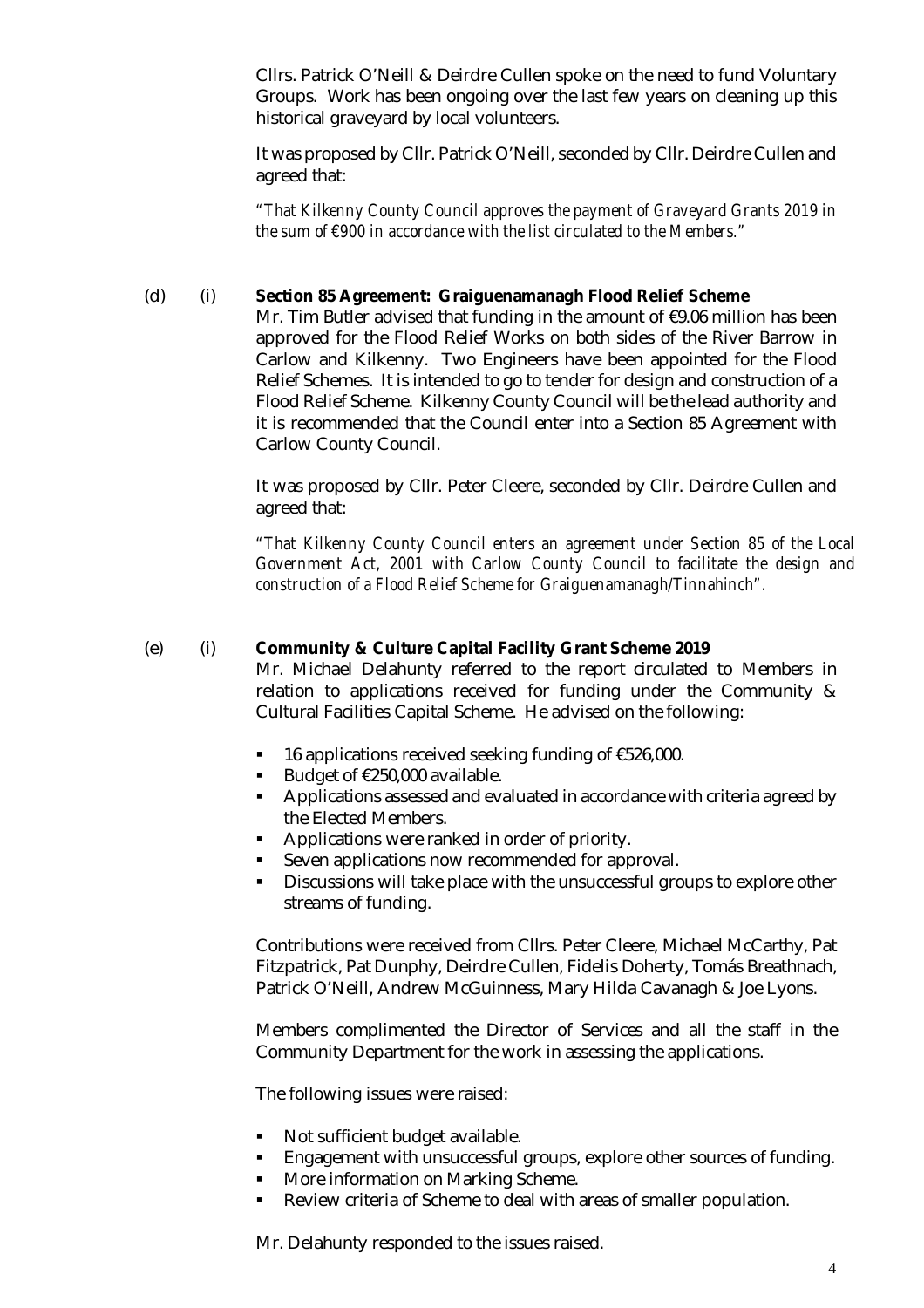It was proposed by Cllr. Michael McCarthy, seconded by Cllr. Pat Fitzpatrick and agreed:

*"That the Community & Culture Facilities Grants as outlined in the Report circulated at the meeting held on 15th July, 2019, are hereby approved."*

#### (f) (i) **Chief Executive's Monthly Report**

Ms. Colette Byrne presented her monthly Chief Executive Report. A number of contributions were received from Cllrs. Pat Dunphy, Peter Cleere, Malcolm Noonan, John Coonan, Joe Malone, Pat Fitzpatrick and Fidelis Doherty in relation to the following:

- Update of Carrick Road, Mooncoin Scheme.
- Collection of bulky items at Grannagh Amenity Centre on a more regular basis.
- Pollinator Plan welcome increase in areas where grass is not cut in City.
- **Monitoring Storm overflow in Kilkenny City.**
- Untreated waste water entering River Nore.
- Request Irish Water to attend Plenary Council Meeting.
- Complimented work of Irish Water Safety Committee, training of lifeguards.
- **Timeframe for completion of New Ross By Pass.**
- **Report on Abbey Quarter for September Meeting.**
- Facilitate visit to Abbey Quarter site.

Mr. Butler responded to the issues raised in relation to Roads and Water Services.

Ms. Byrne updated Members on the recent appointment of Mythen Construction for the renovation works on the Brewhouse. Work commenced on site this morning.

It is expected that work will commence on Riverside Park/Skate Park in September/October 2019. Work is progressing on the design of the Urban street with a view to submitting a Part 10 Planning Application to Bord Pleanala.

A sod turning ceremony will take place in the next few weeks.

Ms. Byrne acknowledged all the work of Tony Lauhoff and Martin Prendiville over the last few years and also the Members for supporting the vision for this significant urban site. Funds have been secured under the Urban Regeneration Fund.

Ms. Byrne advised that she will liaise with the Environment Section in relation to collection of bulky items in Grannagh.

She advised that arrangements will be made for site visits to Evans Home and Abbey Quarter site. It is intended to use the newly refurbished Evans Home for a Jobs Fair in the New Year.

## **(ii) Allowance Payable to Cathaoirleach & Cathaoirleach's of Municipal Districts**

Mr. Tim Butler advised that approval to the payment of allowance to the Cathaoirleach is required by the Elected Members. Details are set out in the Report circulated with the Agenda.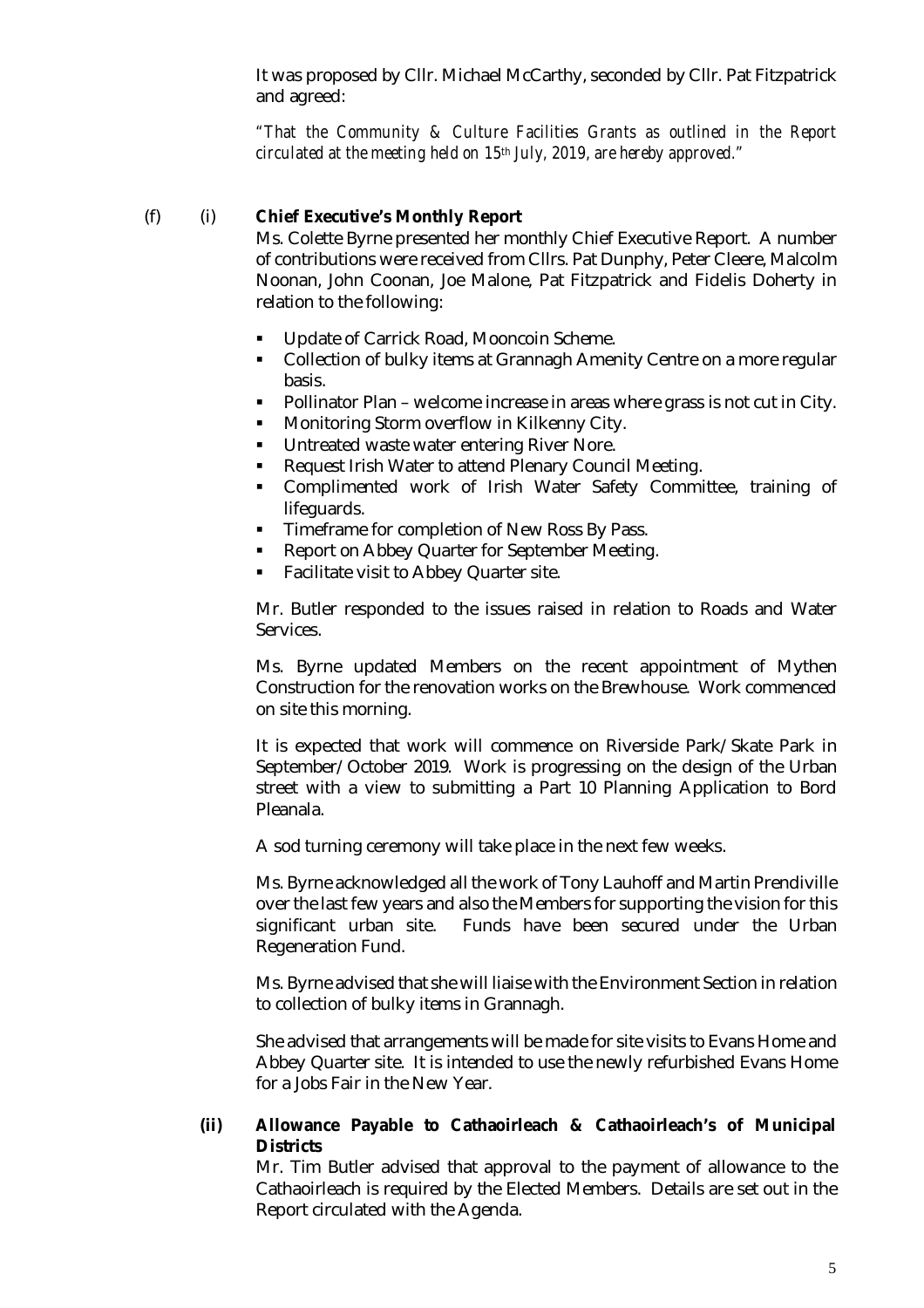It was proposed by Cllr. Michael McCarthy, seconded by Cllr. Joe Malone and agreed:

*"That the Allowance payable to Cathaoirligh of Local Authorities and Municipal Districts as outlined in the Report circulated at the meeting held on 15th July, 2019, are hereby approved."*

## (iii) **Naming & Commemorative Memorial Assessment Committee**

It was proposed by Cllr. Andrew McGuinness, seconded by Cllr. Martin Brett and agreed to defer this item until the September Meeting.

#### (iv) **Appointment of External Members to Audit Committee**

Mr. Tim Butler presented his report on the appointment of three external members to the Audit Committee. Details are contained in the report circulated with the Agenda.

It was proposed by Cllr. Matt Doran, seconded by Cllr. Andrew McGuinness and agreed that the three external members be re-appointed to the Audit Committee as set out in the Report dated 9th July, 2019.

#### (v) **Draft Strategic Policy Committee Scheme**

Mr. Tim Butler advised that it is a reserved function of the Council to adopt a SPC. Approval of the Members is required on the draft to enable it to go on public display for consultation. Draft will also be circulated to the PPN and National Pillars for their comments. It is intended that the draft scheme will be adopted at the September meeting.

Cllr. Andrew McGuinness proposed that there would be 8 Elected Members on SPC 3: Housing. This was seconded by Cllr. Joe Malone and agreed.

Cllr. Tomás Breathnach proposed a number of amendments to the text in points 1.1, 1.2, 2.1 and 6.15. These were seconded by Cllr. Denis Hynes and agreed.

Cllr. Noonan requested that Tidy Town Groups would be considered for representation under the Environment Pillar. Cllr. Fidelis Doherty agreed with this.

Mr. Tim Butler advised that the guidelines are set out by the Department and the National Pillars are listed in the guidelines in determining the representation. It would require a change in these guidelines to allow representation from the Tidy Towns through the Environment Pillar.

It was agreed by all to proceed to publish the draft SPC for public consultation.

#### 3. **Correspondence**

Ms. Anne Maria Walsh stated that two letters were circulated for Members information.

4. **Business Adjourned From a Previous Meeting** None.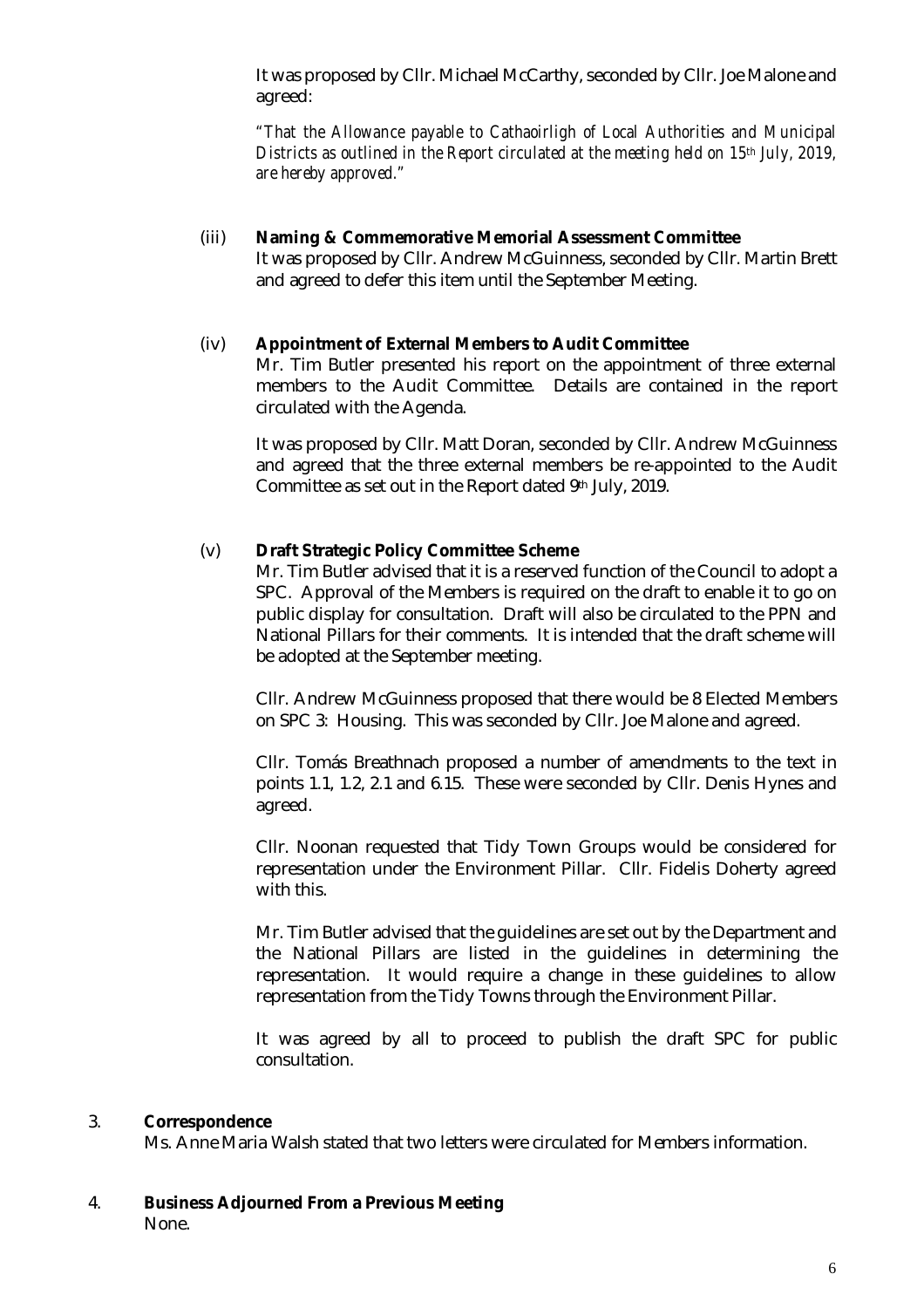- 5. (i) **Schedule of Meetings from July 2019 to October, 2019** It was proposed by Cllr. Fidelis Doherty seconded by Cllr. John Brennan and agreed.
- 6. **Consideration of Reports and Recommendations of Committees of the Council** None.
- 7. **Other Business set forth in the Notice convening the Meeting–** None.
- 8. **Conferences – Request for approval to Attend** Schedule of Conferences circulated with the Agenda was proposed by Cllr. John Brennan, seconded by Cllr. Deirdre Cullen and agreed.
- 9. **Matters Arising from Minutes** None
- 10. **Any Other Business** None.

## 11. **Notices of Motion**

## **24 (19) Cllr. Pat Fitzpatrick**

It was proposed by Cllr. Pat Fitzpatrick, seconded by Cllr. Patrick O'Neill and agreed:

*"That Kilkenny County Council calls on the Minster for Health to immediately release all outstanding funds to allow the MRI Scanner Project in St Luke's Hospital to proceed without any further delay"*

Cllrs. Pat Fitzpatrick and Patrick O'Neill spoke on this motion and sought support from the Members to call on the Minister to deliver on the MRI Scanner.

# **25 (19) Cllr. Andrew McGuinness & Cllr. Mary Hilda Cavanagh.**

It was proposed by Cllr. Andrew McGuinness, seconded by Cllr. Patrick O'Neill and agreed:

*"That we the Members of Kilkenny County Council request an amendment of Standing Order number 60 as follows: "The media and public may attend SPC meetings. If the committee considers that matters warrant discussion in committee, the committee shall decide by at least half of the membership present that the meeting or part of the meeting be held in private session".*

#### **26 (19) Cllr. Andrew McGuinness**

It was proposed by Cllr. Andrew McGuinness, seconded by Cllr. Joe Malone and agreed:

*"That Kilkenny County Council would investigate the possibility of using some of the land they own adjacent to McDonalds on the Hebron Road, or an alternative site in the area, to provide much needed parking on match days in order to prevent indiscriminate parking in the local area. That they would liaise with the GAA and relevant agencies to provide safe pedestrian access to such parking and that they would set about forming a committee consisting of local residents, representatives from the GAA, O'Loughlins Club, the Gardai, businesses in the Hebron Industrial Estate and Kilkenny County Council, to oversee the provision of a permanent solution to the ongoing issues of traffic management and indiscriminate parking in the vicinity of Nowlan Park and its surrounding areas."*